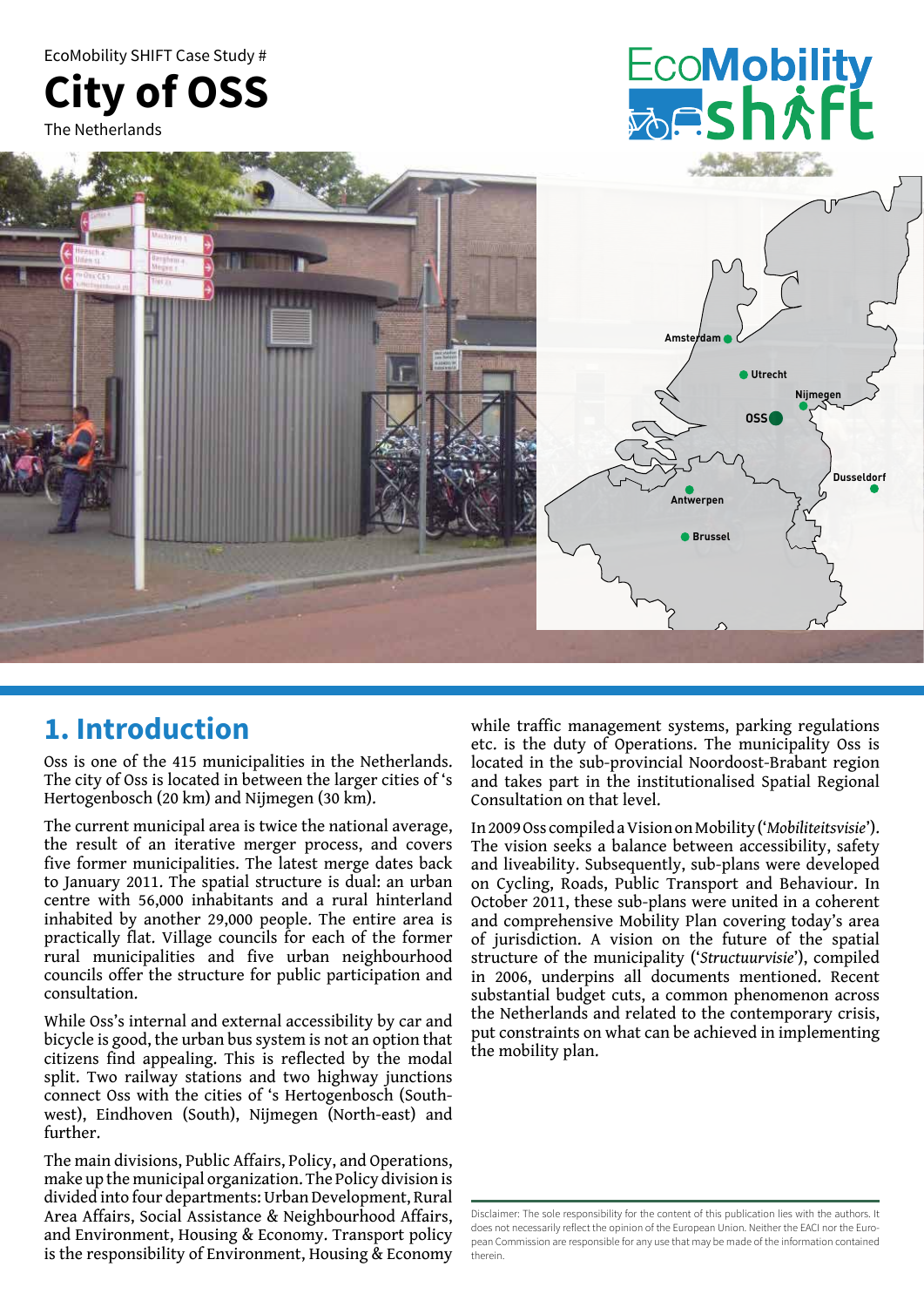### **2. Process**

#### **2.1 Preparing for the assessment**

The municipal area as a whole rather than merely the city has been the subject of the assessment, so as to tally with the most applicable level of policy and

*"With each indicator, the best question to start the discussion seemed to be: do we have a problem to solve? But a 'no' didn't always mean we don't need to take any action..."*

- Ms Ellen Neelen, Transport Policy Officer, Oss

planning. This decision has had consequences for data availability and has lowered the overall score. The alderman for Transport endorsed the idea without further political involvement and a Memorandum of Understanding was signed between Oss, Mobycon (as advisor in the selfassessment) and Traject (as external auditor) on the basis of no exchange. The municipal project leader

formulated a SHIFT Working Group made up of transport officials in the Policy Division and Operations Division and requested them to start collecting data on individual indicators. First, the indicators were divided in two groups. One group of indicators required tacit knowledge of the group members to enable scoring. The other group of indicators required only the collection of quantitative information to be scored.

#### **2.2 The self-assessment**

For the first group of indicators, the working group members shared their experiences and interpretation of the situation. This knowledge was then compared to the respective indicator descriptions and the way of scoring that is prescribed by the SHIFT framework. Only when the whole group reached agreement was a score given to an indicator.



For the second group of indicators, the results or the difficulties in collecting the information were dealt with and, again, only when agreed upon by the entire group were decisions taken about what information to use and which score to attribute to the situation.

The self-assessment needed four working group sessions between 15 May and 4 September, lasting usually threehours each. The first three sessions resulted in an agreed and justified score on most of the 28 indicators. During the last session the group members reflected on the

results and compiled an action plan. The entire group discussed the Enabler indicators; subsequent indicators were discussed in a smaller group for efficiency reasons. The participation of two of the policy staff members and Mobycon was consistent; others joined when their participation was desired. Discussing the six Enabler indicators took a third of total time invested in working with the indicators. In contrast, Transport Systems  $\&$ Services indicators needed little time to be discussed but considerable time to collect the necessary data.

#### **2.3 The external audit**

The external audit took place on October 2nd and October 15th.

## **3. Results**

#### **3.1 Overall result**

Below the results of applying the system are shown as per main category. The results of the self-assessment and the audit are discussed together. The external audit resulted in adjustments to four scores. One score was pushed up (Affordability of public transport) and three scores were set back to zero. Facing the lack of data due to impractical indicator definitions rather than municipal incapacity, these scores were estimated at first. Overall, Oss achieved a final score of 55%, after a self-assessment score of 62%. See graph 4. Applying the city profile factors did not change the overall score. Later it turned out that the calculation method of the city profile factors needed a revision to enhance their effectiveness.

#### **3.2 The Enablers: internal municipal processes**

The scores on criteria are shown in dark colours; the underlying indicators in light colours. Discussing the Enabler criteria (see graph 5) revealed that Oss has a mobility plan but there is no emphasis yet on EcoMobility. Stimulating cycling and public transport are mentioned as goals but there are no clear objectives and measures to become a more ecomobile city. The integration of mobility and spatial planning is improving. Oss is doing well in making human and financial resources available for mobility, and in listening to citizens and other stakeholders. The municipality judged its current performance in monitoring and reviewing as an area where there is a lot of room for improvement. Dutch modal split figures are too rough to serve effective planning. Parking is monitored well, and the adoption of a traffic model is around the corner. But the more fundamental question is whether policy objectives are clear enough, and whether the instruments provide the right information to assess progress on these objectives. All in all, the in-depth self-judgment and audit resulted in a sufficient mark.

While discussing the qualitative Enablers criteria in depth, insights were obtained on the effectiveness and utilization of instruments such as the policy documents, the

*"We can still do so much more..."*

- Ms Ellen Neelen, Transport Policy Officer, **Oss**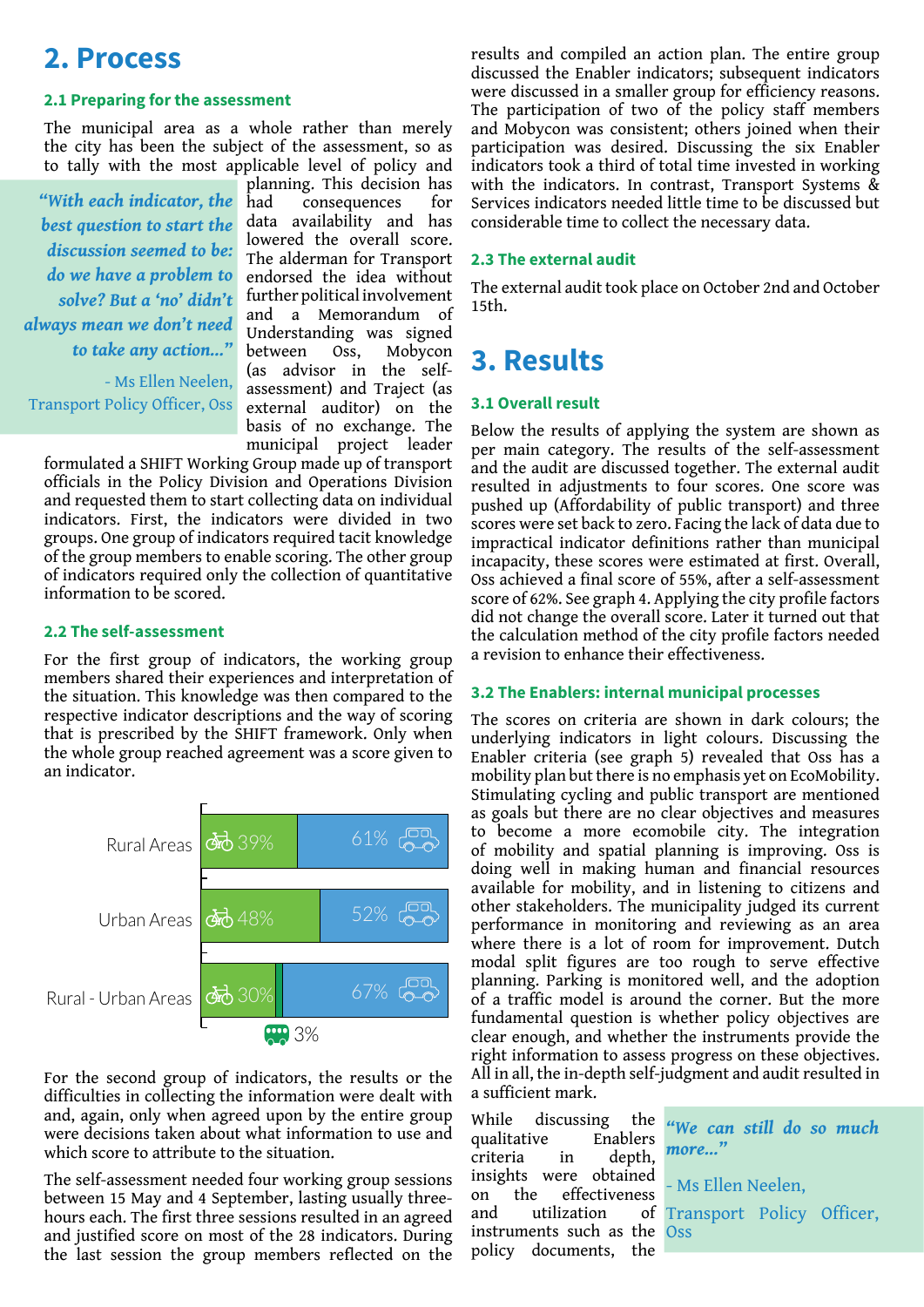social monitor and the digital panel. Also procedures for safeguarding timely involvement in spatial planning and for due civil participation were evaluated in view of the desired process of continuous improvement in sustainable mobility.

#### **3.3 Transport Systems & Services: the measures taken**

Oss judged itself as needing to make greater efforts to reduce the need to travel. The regional function of the city requires accessibility by car and this has already been realized to a large extent. The car-friendly urban form and the political will to improve conditions for car users even further conflict with the goal of a modal shift towards cycling. Furthermore, the view is to have the network for external car traffic in order first before embarking on further traffic restraint measures in residential areas. Past efforts in mobility management were hindered little interest from the private sector, but assessment and

*promoting cycling among car drivers stuck in traffic jams? People can think for themselves!"*

> - Ms Carmen Willems, Policy officer, Peopleoriented Measures, Oss

audit generated new ideas "Where is the limit of within the city's circle of influence. Cycling is already quite convenient and excellent compared from a European point of view, and the municipality continues to invest in it. A major achievement is a long north-south 'cycling street' where bicycles have priority over cars, and an east-west bicycle main street is under

construction. The municipality is not in charge of the public transport system. The bus service is arranged at sub-provincial level; the train at national level. The regional bus service is well used; the city bus service is not viable but serves the few that cannot drive or cycle. The share of environmentally friendly vehicles could not be assessed and it was felt to be outside the municipality's sphere of influence.

The overall score achieved for transport systems and services would be just insufficient for being awarded a label. However, an evaluation of the exercise resulted in the recommendation to reduce the weight of public transport and bring its relevance more in balance with walking and cycling as truly ecomobile modes.

#### **3.4 The Results & Impacts: the long term effects**

The graphs on results and impacts of planning (graph 7) shows insufficient performance overall. Looking in more detail, major factors pulling down the overall score are the high share of car trips (67%), the low share of public transport trips and the lack of data on the safety for vulnerable road users at municipal level.

### EcoMobility SHIFT Result for Oss, the Netherlands

Monitoring, evaluation & review Personnel and Resources Vision, Strategy and Leadership Understanding User Needs Finance for EcoMobility Public Participation in Decision Making

Low Emission Vehicles Usability of Public Transport Public Transport Coverage and Speed Cycling Conditions Walking Conditions Parking Measures Mobility Management Services Information Provision and Systems Low speed/Car Free Zones Planning of new city areas

> Local air quality Greenhouse gases Safety Conditions Modal Split